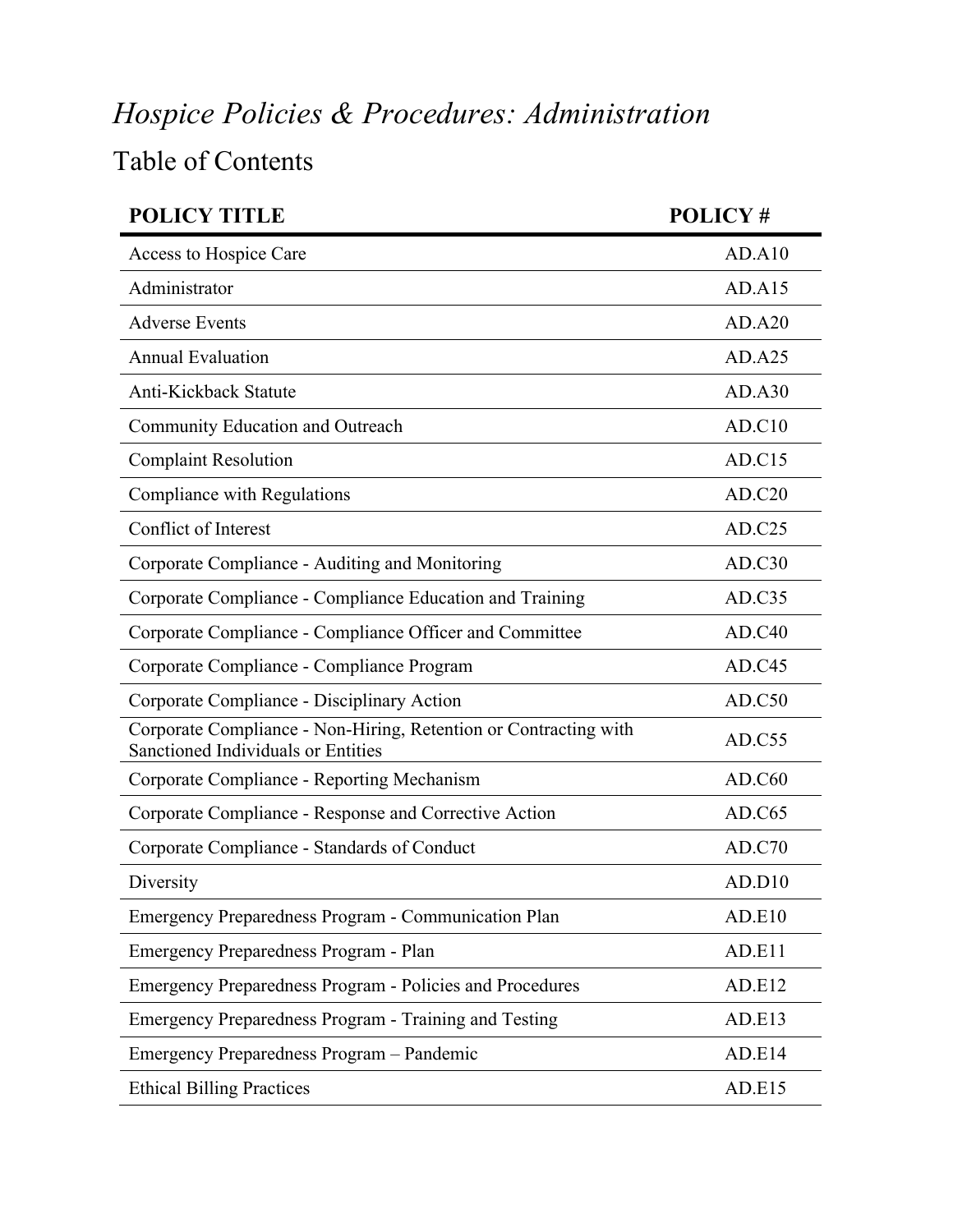| <b>POLICY TITLE</b>                                                        | <b>POLICY#</b> |
|----------------------------------------------------------------------------|----------------|
| <b>Ethical Issues and Ethics Committee</b>                                 | AD.E20         |
| Fiscal and Fiduciary Responsibility                                        | AD.F10         |
| Governing Body                                                             | AD.G10         |
| HIPAA Privacy – Authorizations for the Uses and Disclosure of PHI          | AD.HP10        |
| HIPAA Privacy - Fundraising and PHI                                        | AD.HP15        |
| HIPAA Privacy - Marketing and PHI                                          | AD.HP20        |
| HIPAA Privacy - Minimum Necessary Disclosures of PHI                       | AD.HP25        |
| HIPAA Privacy - Minimum Necessary Requests for PHI                         | AD.HP30        |
| HIPAA Privacy - Minimum Necessary Uses of PHI                              | AD.HP35        |
| <b>HIPAA Privacy - Notice of Privacy Practices</b>                         | AD.HP40        |
| HIPAA Privacy - Patient Privacy Rights                                     | AD.HP45        |
| HIPAA Privacy - PHI of Deceased Patients                                   | AD.HP50        |
| HIPAA Privacy - Requests for Access to PHI                                 | AD.HP55        |
| HIPAA Privacy - Requests for an Accounting of Disclosures of PHI           | AD.HP60        |
| HIPAA Privacy - Requests for an Amendment to PHI                           | AD.HP65        |
| HIPAA Privacy - Requests for Confidential Communications                   | AD.HP70        |
| HIPAA Privacy - Requests for Restrictions on the Use or Disclosure of PHI  | AD.HP75        |
| HIPAA Privacy and Security - Breach Notification Requirements              | AD.HPS05       |
| HIPAA Privacy and Security - Business Associates                           | AD.HPS10       |
| HIPAA Privacy and Security - Privacy and Security Awareness and Training   | AD.HPS15       |
| HIPAA Privacy and Security - Privacy and Security Official                 | AD.HPS20       |
| HIPAA Privacy and Security - Sanctions for Privacy and Security Violations | AD.HPS25       |
| HIPAA Security - Contingency Plan                                          | AD.HS10        |
| HIPAA Security - Device and Media Controls                                 | AD.HS15        |
| <b>HIPAA Security - Facility Access Controls</b>                           | AD.HS20        |
| HIPAA Security - Information Access Management                             | AD.HS25        |
| HIPAA Security - Information System Activity Review                        | AD.HS30        |
| <b>HIPAA Security - Password Management</b>                                | AD.HS35        |
| HIPAA Security - Person or Entity Authentication                           | AD.HS40        |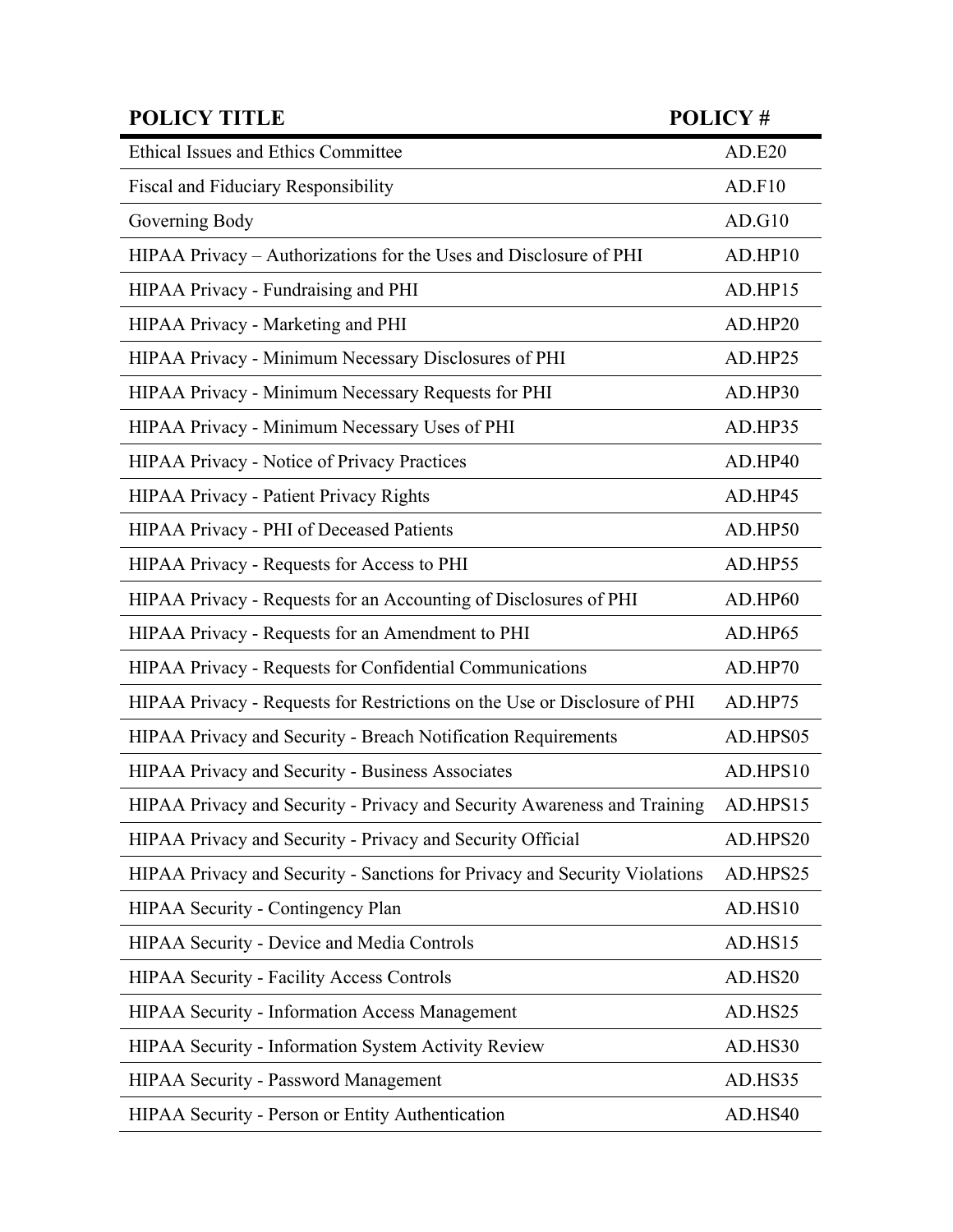| <b>POLICY TITLE</b>                                       | <b>POLICY#</b> |
|-----------------------------------------------------------|----------------|
| HIPAA Security - Protection from Malicious Software       | AD.HS45        |
| <b>HIPAA Security - Risk Analysis</b>                     | AD.HS50        |
| <b>HIPAA Security - Risk Management</b>                   | AD.HS55        |
| HIPAA Security - Secure Text Messaging                    | AD.HS57        |
| <b>HIPAA Security - Security Evaluations</b>              | AD.HS60        |
| <b>HIPAA Security - Security Incidents</b>                | AD.HS65        |
| HIPAA Security - Technical Access Control                 | AD.HS70        |
| HIPAA Security - Transmission Security                    | AD.HS75        |
| HIPAA Security - Workforce Security                       | AD.HS80        |
| HIPAA Security - Workstation Use and Security             | AD.HS85        |
| Hospice Quality Reporting Program - CAHPS® Hospice Survey | AD.H05         |
| Hospice Quality Reporting Program - Hospice Item Set      | AD.H10         |
| <b>Information Blocking</b>                               | AD.I15         |
| <b>Marketing Materials</b>                                | AD.M10         |
| <b>Mission and Vision Statements</b>                      | AD.M15         |
| Non-Discrimination                                        | <b>AD.N05</b>  |
| Nondiscrimination - Grievance Procedure                   | AD.N10         |
| Organization and Administration of Services               | AD.010         |
| Patient Rights and Responsibilities                       | AD.P15         |
| Policies and Procedures                                   | AD.P20         |
| <b>QAPI</b> - Performance Improvement Projects            | AD.Q15         |
| QAPI - Program                                            | AD.Q20         |
| QAPI - Program Data                                       | AD.Q25         |
| <b>QAPI</b> - Program Scope and Activities                | AD.Q30         |
| Research                                                  | <b>AD.R10</b>  |
| <b>Retention of Records</b>                               | AD.R15         |
| Scope of Services                                         | AD.S10         |
| <b>Strategic Planning</b>                                 | AD.S15         |